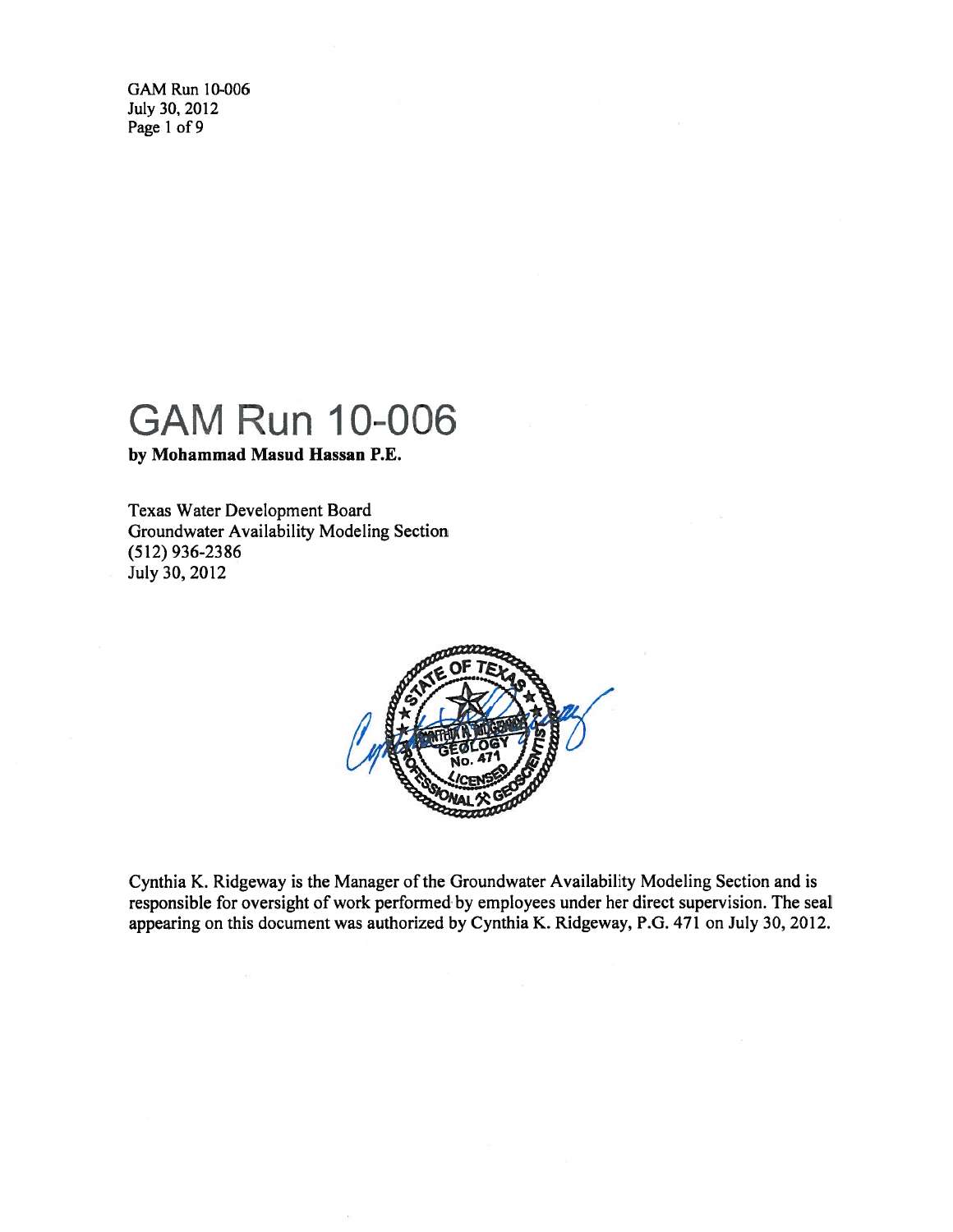GAM Run 10-006 July 30, 2012 Page 2 of 9

*This page is intentionally left blank.*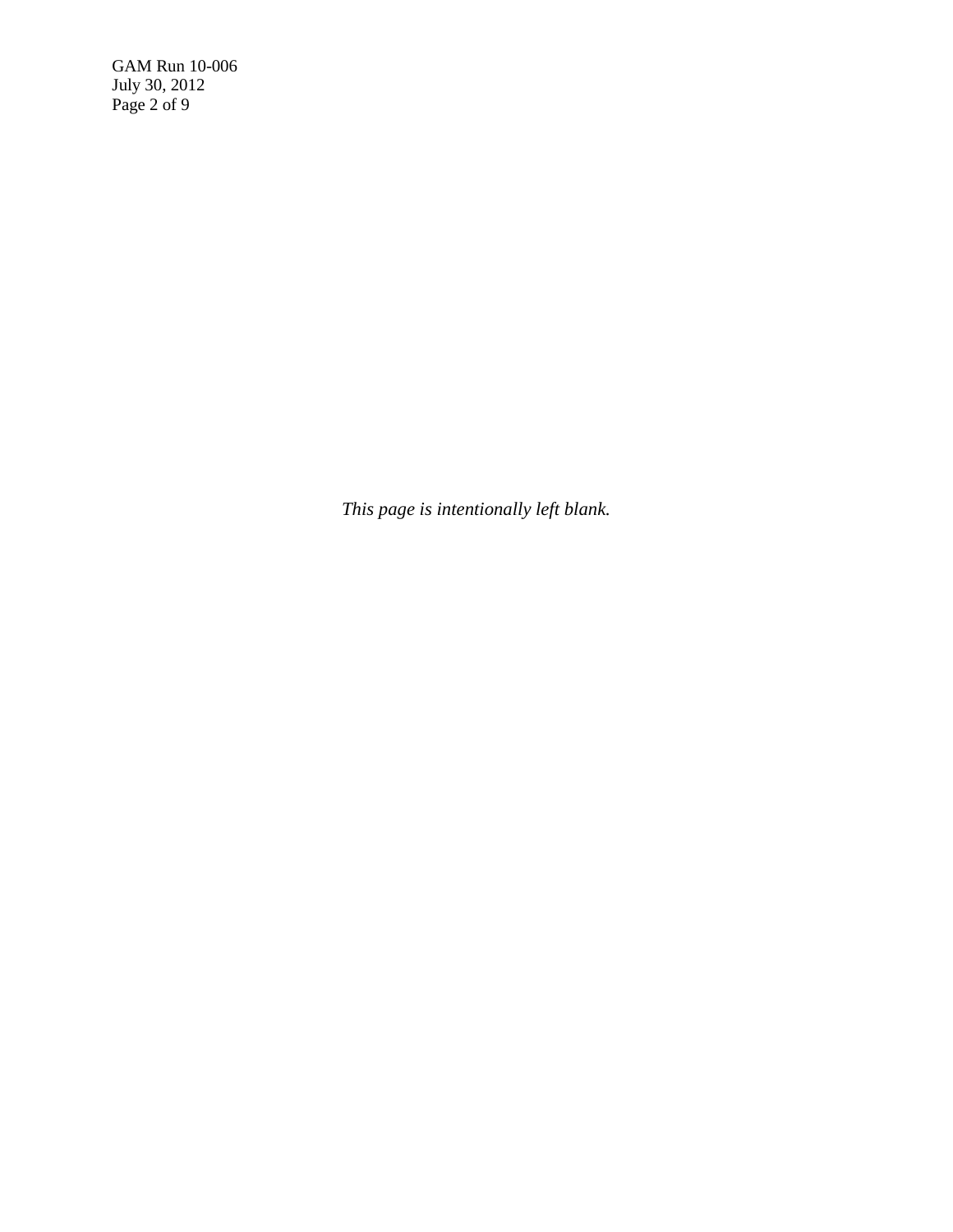# **EXECUTIVE SUMMARY:**

The groundwater availability model for the Nacatoch Aquifer was used to estimate drawdown in the aquifer under five pumping scenarios in Groundwater Management Area 8. In Scenario 1, pumping from the 2007 State Water Plan, approximately 9,400 acre-feet per year, resulted in an average drawdown of 5 feet between 2011 and 2060. In the subsequent four scenarios containing increased pumping, average drawdowns ranged from 6 to 12 feet with pumping ranging from 9,700 to 17,300 acre-feet per year.

# **REQUESTOR:**

The members of Groundwater Management Area 8 at the management area meeting held on March 10, 2010 in Woodway, Texas

# **DESCRIPTION OF REQUEST:**

Desired future conditions for the Nacatoch Aquifer for Groundwater Management Area 8 were adopted on March 16, 2009. Using a water budget approach, AECOM assisted the members of Groundwater Management Area 8 in developing their desired future conditions (Williams, 2009). Subsequent to that work, the groundwater availability model for the Nacatoch Aquifer was completed (Beach and others, 2009). The Texas Water Development Board (TWDB) then completed a preliminary model simulation to estimate the managed available groundwater for the Nacatoch Aquifer based on the desired future conditions. Results from that run yielded pumping numbers in two counties that were less than pumping estimated by AECOM: Delta County had 16 acre-feet pear year instead of 293 acre-feet pear year and Red River County (Sulphur River Basin) had 465 acre-feet pear year instead of 683 acre-feet pear year.

At the March 10, 2010 Groundwater Management Area 8 meeting, the groundwater conservation district members requested that the Texas Water Development Board use the groundwater availability model for the Nacatoch Aquifer to estimate drawdowns associated with higher levels of pumping in these areas.

### **METHODS:**

The groundwater availability model for the Nacatoch Aquifer was used to estimate drawdowns in the aquifer under five pumping scenarios between 2011 and 2060 for Groundwater Management Area 8. Pumping in each county and river basin for each of the scenarios is summarized in Table 1, along with the estimated historical pumping in 1997 as estimated in the groundwater availability model. In Scenario 1, pumping in each county and river basin was set equal to groundwater availability as defined in the 2007 State Water Plan (TWDB, 2007). In three counties, historical pumping was higher than the 2007 State Water Plan groundwater availability estimates. In Scenario 2 pumping was set to the higher of 2007 State Water Plan groundwater availability or estimated 1997 historical pumping. Scenario 3 pumping was set to the greater of the pumping estimated by AECOM (Williams, 2009) or Scenario 2 pumping. In Scenario 4, pumping was increased to a level that achieved an increase in drawdown of approximately three (3) feet as compared to Scenario 2. In Scenario 5, pumping was increased to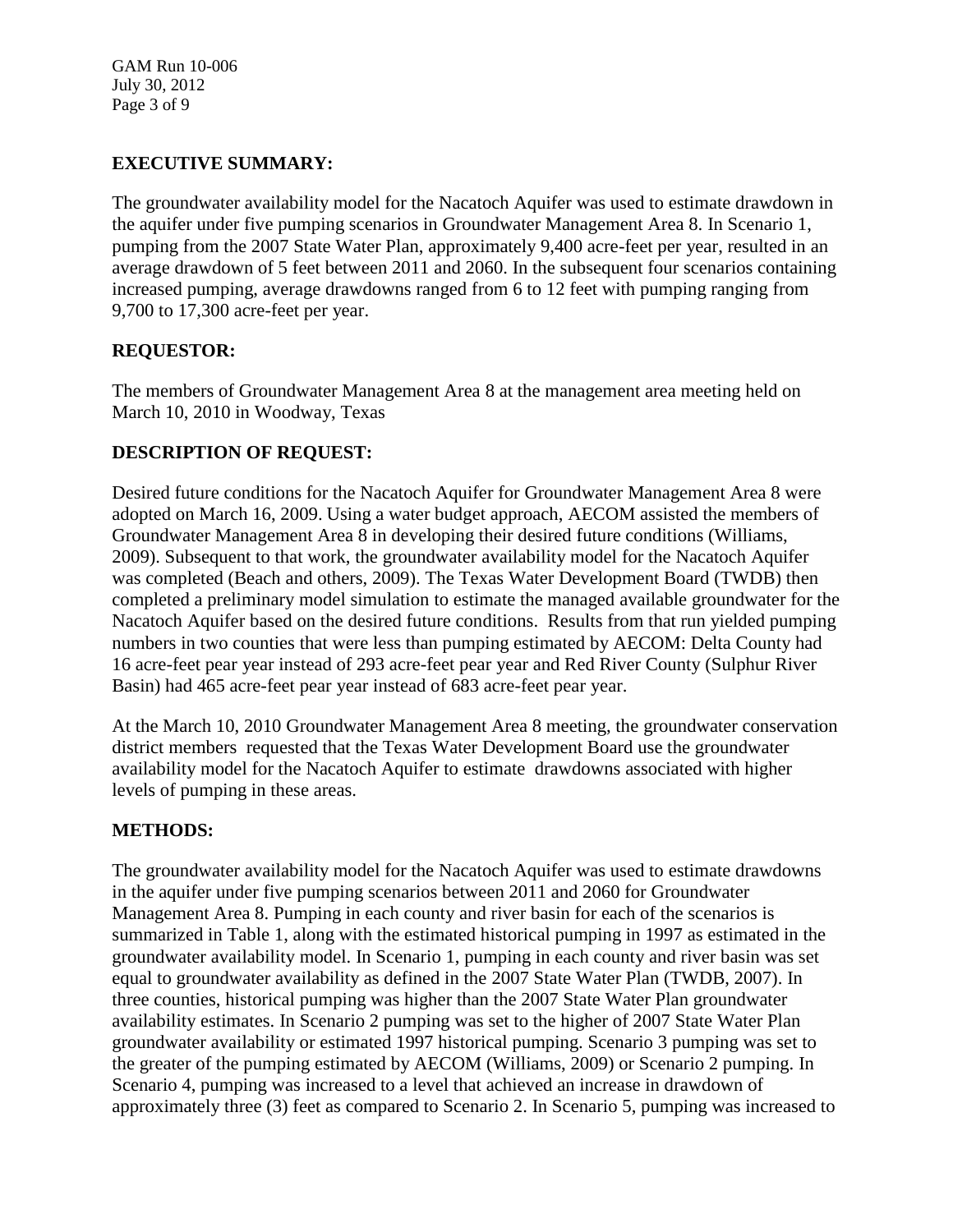GAM Run 10-006 July 30, 2012 Page 4 of 9

a level that achieved an increase in drawdown of approximately six (6) feet as compared to Scenario 2.

The pumping distribution for 1997 in the historical-calibration portion of the model was used as a base for the changes in pumping above. Where a decrease in pumping was required, the pumping in that area was reduced by a uniform factor. Where an increase in pumping was required, the amount of the increase was spread evenly among all active model cells in each zone. See Figure 1 for the location of each of the zones defined by county and river basin.

The end of the historical-calibration period of the model is 1997 while the predictive simulation documented here begins in 2011. A preliminary analysis was performed using several hydrographs (base on observed data) for the Nacatoch Aquifer at various locations within Groundwater Management Area 8. The results of this analysis indicated that there was no consistent trend in the water-levels in those wells. The variation of water level ranges from less than 1 foot to 25 feet. Therefore, it was assumed that pumping from the last year of the historical-calibration period in the model (1997) throughout the interim period leading up to the predictive simulation (1998 to 2010) was appropriate. In areas outside of Texas in the model, 1997 pumping was held constant both during the interim period and throughout the predictive period from 2011 through 2060.

# **PARAMETERS AND ASSUMPTIONS:**

The parameters and assumptions for this model are described below.

- Version 1.01 of the groundwater availability model for the Nacatoch Aquifer was used for these simulations. See Beach and others (2009) for assumptions and limitations of the model.
- The groundwater availability model for the Nacatoch Aquifer includes two layers, which generally represent: 1. the Kemp Clay and Midway Units (Layer 1) 2. the Nacatoch Aquifer (Layer 2)
- The mean absolute error (a measure of the difference between simulated and measured water levels during model calibration) for the Kemp Clay and Midway units and the Nacatoch Aquifer are 4 feet and 30 feet, respectively.
- Groundwater Vistas Version 5.36 Build 10 was used as the interface to process model output (Environmental Simulations, Inc., 2007).
- The average recharge between 1980 and 1997 in the historical-calibration portion of the model was applied each year during the 2011 to 2060 predictive simulation.
- There were a number of dry cells throughout the model domain during the simulations. A model cell goes dry when the water level in the cell falls below the base of the aquifer. In this situation, pumping can no longer occur. In order to account for this, pumping in cells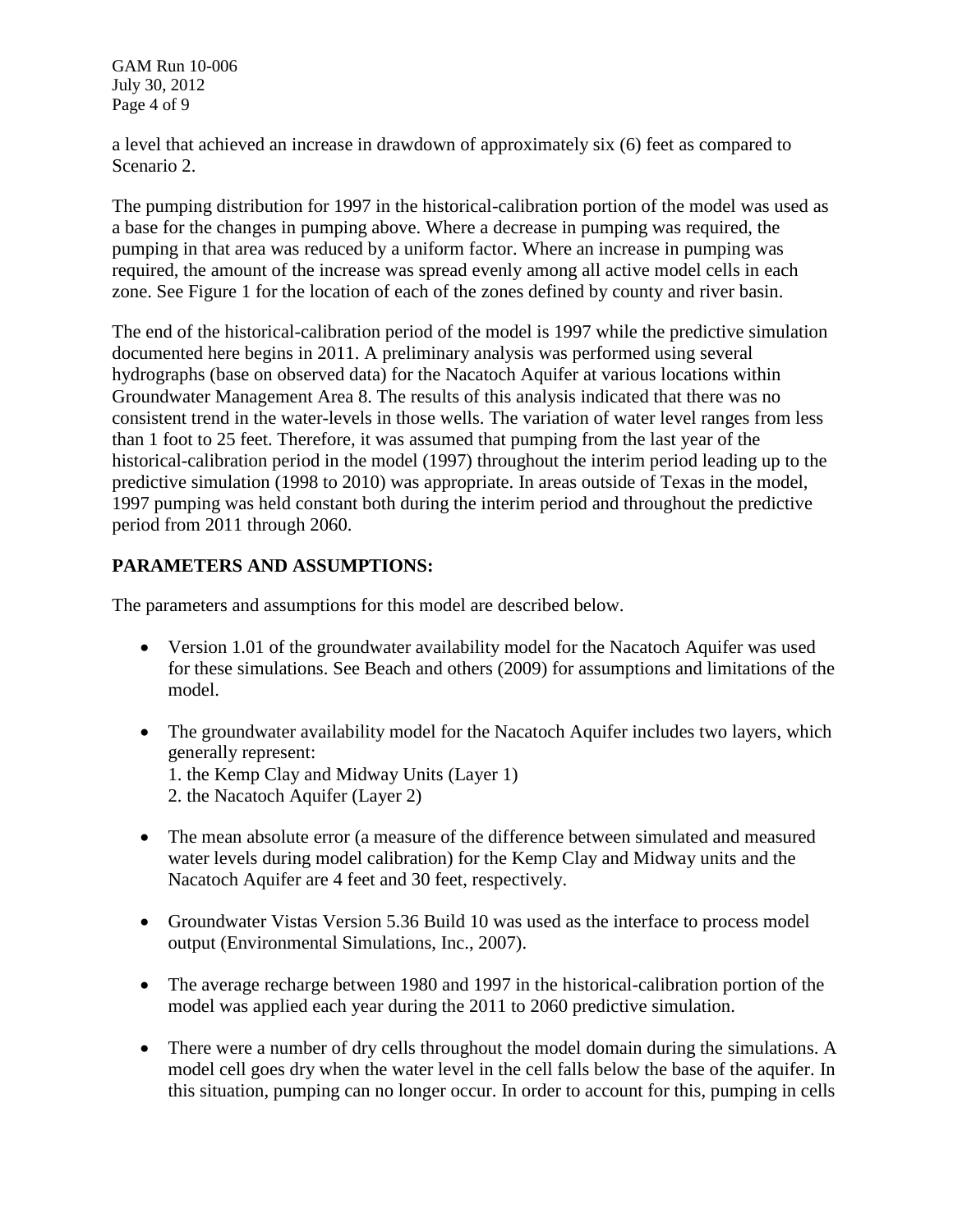GAM Run 10-006 July 30, 2012 Page 5 of 9

> that went dry during a particular simulation was redistributed to other cells in the zone to keep pumping losses at a minimum.

### **RESULTS:**

The estimated total pumping and associated drawdown for Groundwater Management Area 8 from the Nacatoch Aquifer, summarized by county and river basin, is provided in tables 1 and 2. Scenario 1 assumes pumping is equal to 2007 State Water Plan groundwater availability, and totals about 9,400 acre-feet per year. Drawdown from 2011 to 2060 ranges from a recovery of 6 feet to a drawdown of 14 feet, and averages about 5 feet over Groundwater Management Area 8 Note that groundwater recoveries are predicted in Delta County, Hunt County in the Sulphur River Basin, and Hopkins County in the Sabine River Basin. The recovery is the result of reduced pumping compared to the historical pumping. Scenario 2, assumes the higher amount of pumping between the groundwater availability estimates from the 2007 State Water Plan and estimated 1997 pumping. Drawdown ranges from a drawdown of 1 foot to a drawdown of 14 feet. The average drawdown in Groundwater Management Area 8 is 6 feet with approximately 9,700 acre-feet per year of pumping.

Scenario 3, assumes the higher amount of pumping between the groundwater availability estimated by AECOM and Scenario 2 pumping, water level changes range from a drawdown of 1 foot to a drawdown of 17 feet. The average drawdown in Groundwater Management Area 8 is 7 feet with approximately 10,900 acre-feet per year of pumping. Model results mainly differ from AECOM calculations because their approach did not take into consideration induced lateral and vertical flow caused by increases in pumping.

Pumping in in Scenario 4 was adjusted to achieve an increase of approximately three (3) additional feet of drawdown relative to Scenario 2 as described in the Methods section above. In this scenario, water level changes range from a drawdown of 4 feet to a drawdown of 17 feet in the individual zones. The average drawdown in Groundwater Management Area 8 is 9 feet with approximately 13,800 acre-feet per year of pumping.

Pumping in Scenario 5, was adjusted to achieve an increase of approximately six (6) additional feet of drawdown relative to Scenario 2. In this scenario, the drawdowns range from 7 feet to 20 feet in the individual zones with an average of 12 feet over Groundwater Management Area 8. This corresponds to the applied pumping of approximately 17,300 acre-feet per year.

Notice that, in a number of areas, the drawdowns increase from scenario to scenario though the pumping amount did not change significantly or did not change at all. For example, in Bowie County (Sulphur River Basin), the drawdown increases from 14 feet (Scenario 1) to 17 feet (Scenarios 3 and 4), to 20 feet (Scenario 5) without increasing the amount of pumping (1,968 acre-feet per year). This is due to the significant pumping increases in adjacent areas. In this case, the amount of pumping in Bowie County (Red River Basin) increases significantly between Scenario 2 and scenarios 3, 4 and 5. The pumping also increased significantly in Red River County (Sulphur River Basin) between those two scenarios. Therefore, the drawdown increases in Bowie County (Sulphur River Basin) even with slightly decreased pumping between scenarios.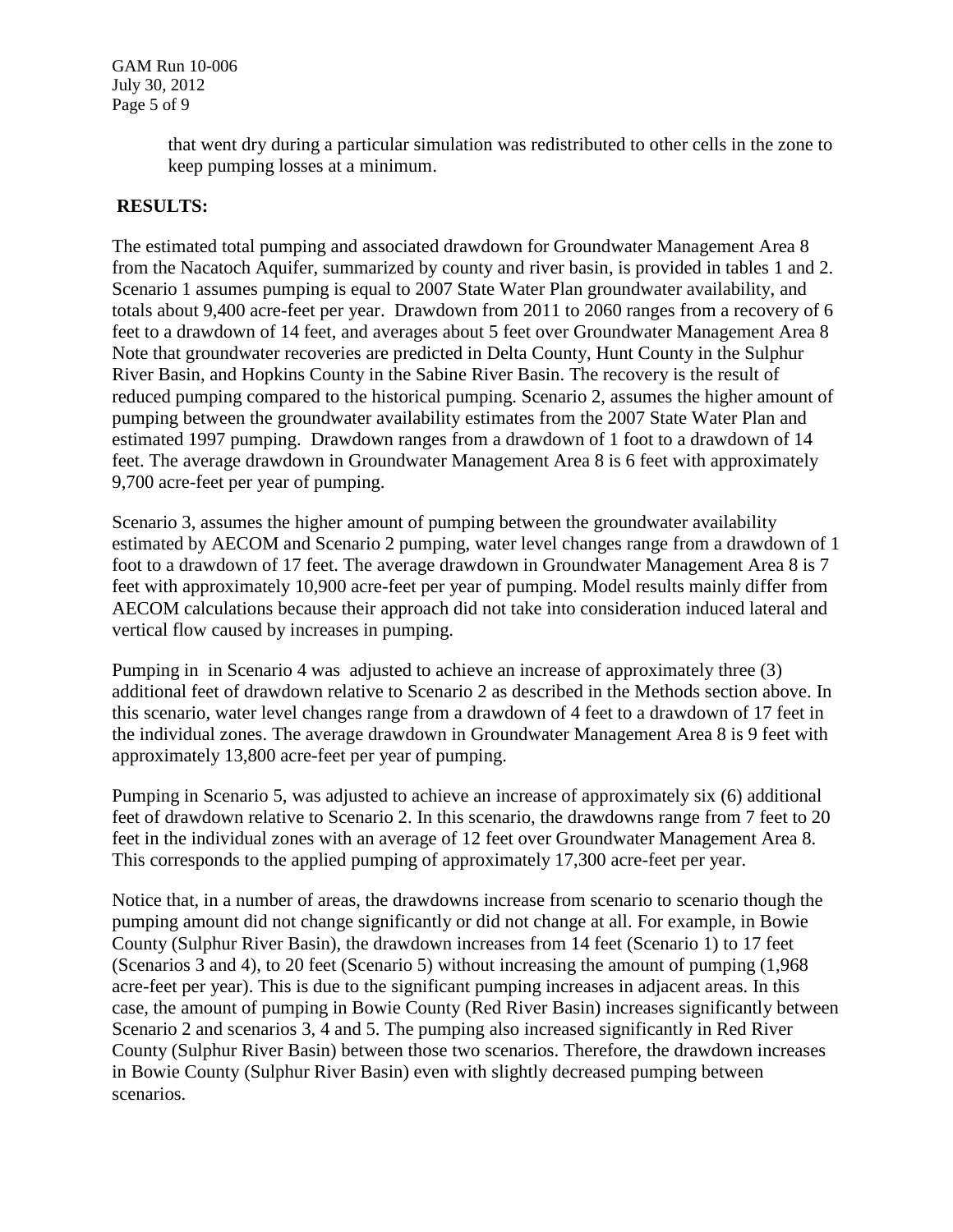GAM Run 10-006 July 30, 2012 Page 6 of 9

Table 1: Estimates of pumping for historical and various predictive scenarios using the groundwater availability model for the Nacatoch Aquifer in Groundwater Management Area 8. The pumping amounts are in acre-feet per year.

| <b>County</b> | <b>River</b><br><b>Basin</b> | <b>Historical</b><br>(1997)<br>Pumping | <b>AECOM</b><br>estimated<br>"Managed<br><b>Available</b><br>Groundwater"<br>(MAG) | Scenario 1:<br>2007 State<br><b>Water Plan</b><br>(SWP)<br>Pumping | Scenario 2:<br><b>Higher</b> of<br>2007 State<br><b>Water Plan</b><br>(SWP)<br>Pumping<br>and<br><b>Historical</b><br>Pumping | <b>Scenario 3:</b><br><b>Higher</b> of<br><b>AECOM's</b><br>estimated<br><b>MAG</b> and<br>Scenario 2<br>Pumping | Scenario 4:<br>Pumping<br>required to<br>achieve<br>approximately<br>3 feet higher<br>drawdown<br>than Scenario<br>$\overline{2}$ | Scenario 5:<br>Pumping<br>required to<br>achieve<br>approximately<br>6 feet higher<br>drawdown<br>than Scenario<br>$\mathbf{2}$ |
|---------------|------------------------------|----------------------------------------|------------------------------------------------------------------------------------|--------------------------------------------------------------------|-------------------------------------------------------------------------------------------------------------------------------|------------------------------------------------------------------------------------------------------------------|-----------------------------------------------------------------------------------------------------------------------------------|---------------------------------------------------------------------------------------------------------------------------------|
| <b>Bowie</b>  | Red                          | 341                                    | 3.042                                                                              | 1.968                                                              | 1.968                                                                                                                         | 3.042                                                                                                            | 3.071                                                                                                                             | 4.175                                                                                                                           |
| Bowie         | Sulphur                      | 218                                    | 899                                                                                | 1.968                                                              | 1,968                                                                                                                         | 1.968                                                                                                            | 1,940                                                                                                                             | 1,800                                                                                                                           |
| Delta         | Sulphur                      | 434                                    | 293                                                                                | 282                                                                | 434                                                                                                                           | 434                                                                                                              | 574                                                                                                                               | 649                                                                                                                             |
| Ellis         | Trinity                      | $\Omega$                               | $\mathbf{1}$                                                                       | $\Omega$                                                           | $\theta$                                                                                                                      | $\mathbf{1}$                                                                                                     | 20                                                                                                                                | 25                                                                                                                              |
| Franklin      | Sulphur                      | $\overline{4}$                         | 10                                                                                 | 10                                                                 | 10                                                                                                                            | 10                                                                                                               | 30                                                                                                                                | 38                                                                                                                              |
| Hopkins       | Sabine                       | 289                                    | not reported                                                                       | 183                                                                | 289                                                                                                                           | 289                                                                                                              | 290                                                                                                                               | 300                                                                                                                             |
| Hopkins       | Sulphur                      | 100                                    | 777                                                                                | 732                                                                | 732                                                                                                                           | 777                                                                                                              | 916                                                                                                                               | 1.091                                                                                                                           |
| Hunt          | Sabine                       | 381                                    | 2,398                                                                              | 2,491                                                              | 2,491                                                                                                                         | 2,491                                                                                                            | 3,302                                                                                                                             | 3,900                                                                                                                           |
| Hunt          | Sulphur                      | 496                                    | 568                                                                                | 465                                                                | 496                                                                                                                           | 568                                                                                                              | 490                                                                                                                               | 496                                                                                                                             |
| Kaufman       | Sabine                       | 10                                     | 5                                                                                  | 10                                                                 | 10                                                                                                                            | 10                                                                                                               | 50                                                                                                                                | 160                                                                                                                             |
| Kaufman       | Trinity                      | 63                                     | 304                                                                                | 308                                                                | 308                                                                                                                           | 308                                                                                                              | 876                                                                                                                               | 1.240                                                                                                                           |
| Lamar         | Sulphur                      | $\mathbf{1}$                           | 45                                                                                 | 45                                                                 | 45                                                                                                                            | 45                                                                                                               | 110                                                                                                                               | 180                                                                                                                             |
| Navarro       | Trinity                      | 11                                     | 234                                                                                | 229                                                                | 229                                                                                                                           | 234                                                                                                              | 979                                                                                                                               | 1,600                                                                                                                           |
| Rains         | Sabine                       | 8                                      | 10                                                                                 | 10                                                                 | 10                                                                                                                            | 10                                                                                                               | $\Omega$                                                                                                                          | 8                                                                                                                               |
| Red River     | Red                          | 10                                     | 25                                                                                 | 35                                                                 | 35                                                                                                                            | 35                                                                                                               | 58                                                                                                                                | 79                                                                                                                              |
| Red River     | Sulphur                      | 496                                    | 683                                                                                | 665                                                                | 665                                                                                                                           | 683                                                                                                              | 1,048                                                                                                                             | 1,523                                                                                                                           |
| Rockwall      | Trinity                      | $\boldsymbol{0}$                       | $\mathbf{1}$                                                                       | $\mathbf{1}$                                                       | $\mathbf{1}$                                                                                                                  | $\mathbf{1}$                                                                                                     | 13                                                                                                                                | 18                                                                                                                              |
| Overall GMA 8 |                              | 2,862                                  | 9,295                                                                              | 9,402                                                              | 9,691                                                                                                                         | 10,906                                                                                                           | 13,770                                                                                                                            | 17,285                                                                                                                          |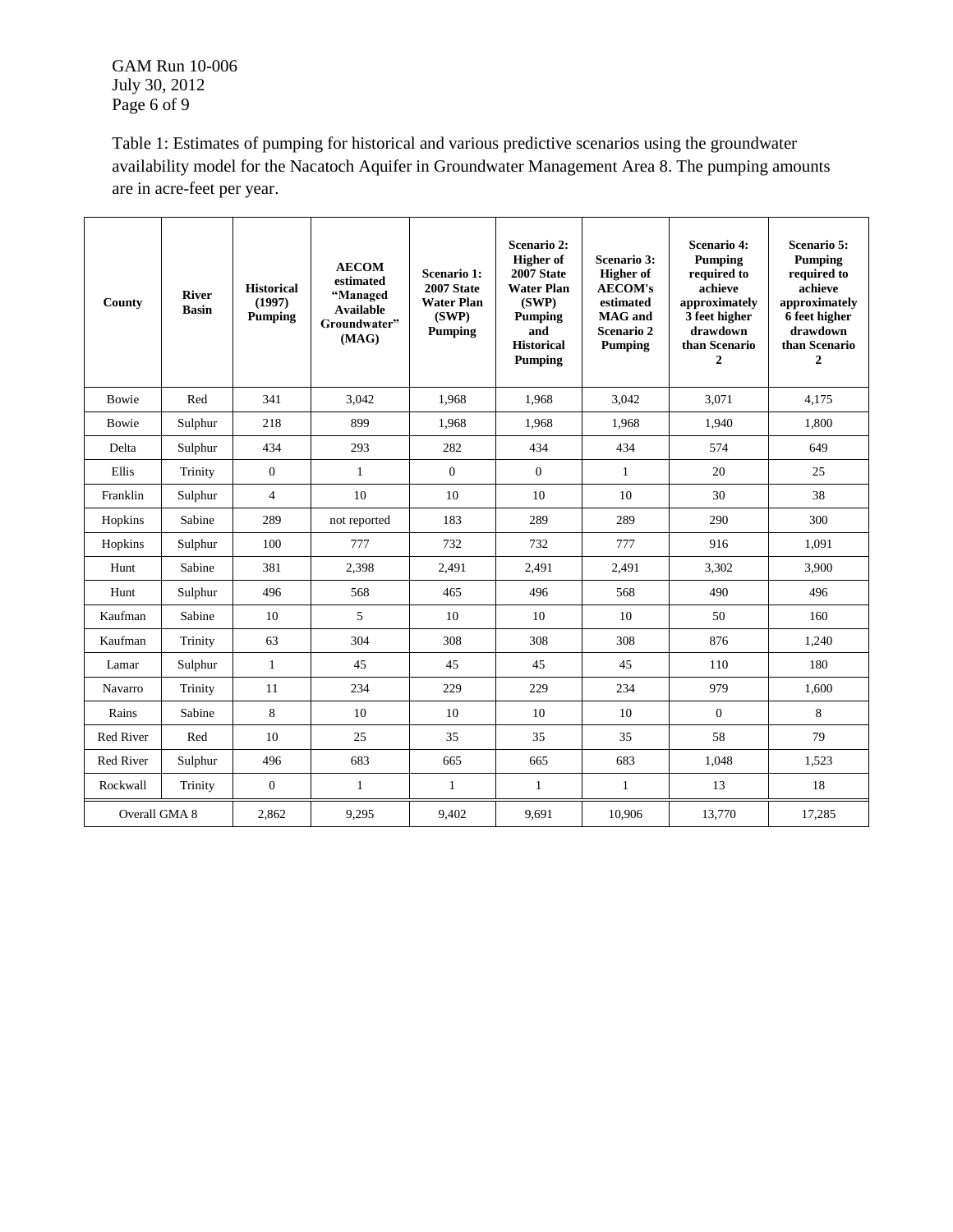GAM Run 10-006 July 30, 2012 Page 7 of 9

-

| County        | <b>River Basin</b> | Scenario 1:<br><b>Drawdown</b> | Scenario 2:<br><b>Drawdown</b> | Scenario 3:<br><b>Drawdown</b> | Scenario 4:<br><b>Drawdown</b> | Scenario 5:<br><b>Drawdown</b> |
|---------------|--------------------|--------------------------------|--------------------------------|--------------------------------|--------------------------------|--------------------------------|
| <b>Bowie</b>  | Red                | $\tau$                         | $\tau$                         | 10                             | 10                             | 13                             |
| <b>Bowie</b>  | Sulphur            | 14                             | 14                             | 17                             | 17                             | 20                             |
| Delta         | Sulphur            | $-6$                           | $\overline{c}$                 | $\overline{2}$                 | 5                              | 8                              |
| Ellis         | Trinity            | $\mathbf{1}$                   | $\mathbf{1}$                   | $\mathbf{1}$                   | 4                              | $\tau$                         |
| Franklin      | Sulphur            | 3                              | 3                              | 3                              | 6                              | 9                              |
| Hopkins       | Sabine             | $-5$                           | $\tau$                         | $7\phantom{.0}$                | 10                             | 13                             |
| Hopkins       | Sulphur            | 8                              | 9                              | 10                             | 12                             | 15                             |
| Hunt          | Sabine             | 6                              | $\tau$                         | $\tau$                         | 10                             | 13                             |
| Hunt          | Sulphur            | $-4$                           | 3                              | 6                              | 6                              | 10                             |
| Kaufman       | Sabine             | $\overline{4}$                 | $\overline{4}$                 | $\overline{4}$                 | $\overline{7}$                 | 10                             |
| Kaufman       | Trinity            | 1                              | $\mathbf{1}$                   | $\mathbf{1}$                   | $\overline{4}$                 | $\overline{7}$                 |
| Lamar         | Sulphur            | $\overline{c}$                 | $\overline{c}$                 | 2                              | 5                              | 8                              |
| Navarro       | Trinity            | 1                              | 1                              | 1                              | $\overline{4}$                 | $\overline{7}$                 |
| Rains         | Sabine             | 9                              | 10                             | 10                             | 13                             | 17                             |
| Red River     | Red                | $\overline{7}$                 | $\overline{7}$                 | 8                              | 10                             | 13                             |
| Red River     | Sulphur            | 5                              | 5                              | 5                              | 8                              | 11                             |
| Rockwall      | Trinity            | $\overline{c}$                 | $\overline{c}$                 | 2                              | 5                              | 8                              |
| Overall GMA 8 |                    | 5                              | 6                              | $\overline{7}$                 | 9                              | 12                             |

Table 2: Estimates of drawdown for various predictive scenarios using the groundwater availability model for the Nacatoch Aquifer in Groundwater Management Area 8. A negative drawdown indicates water level rise or recovery. The drawdown values are in feet.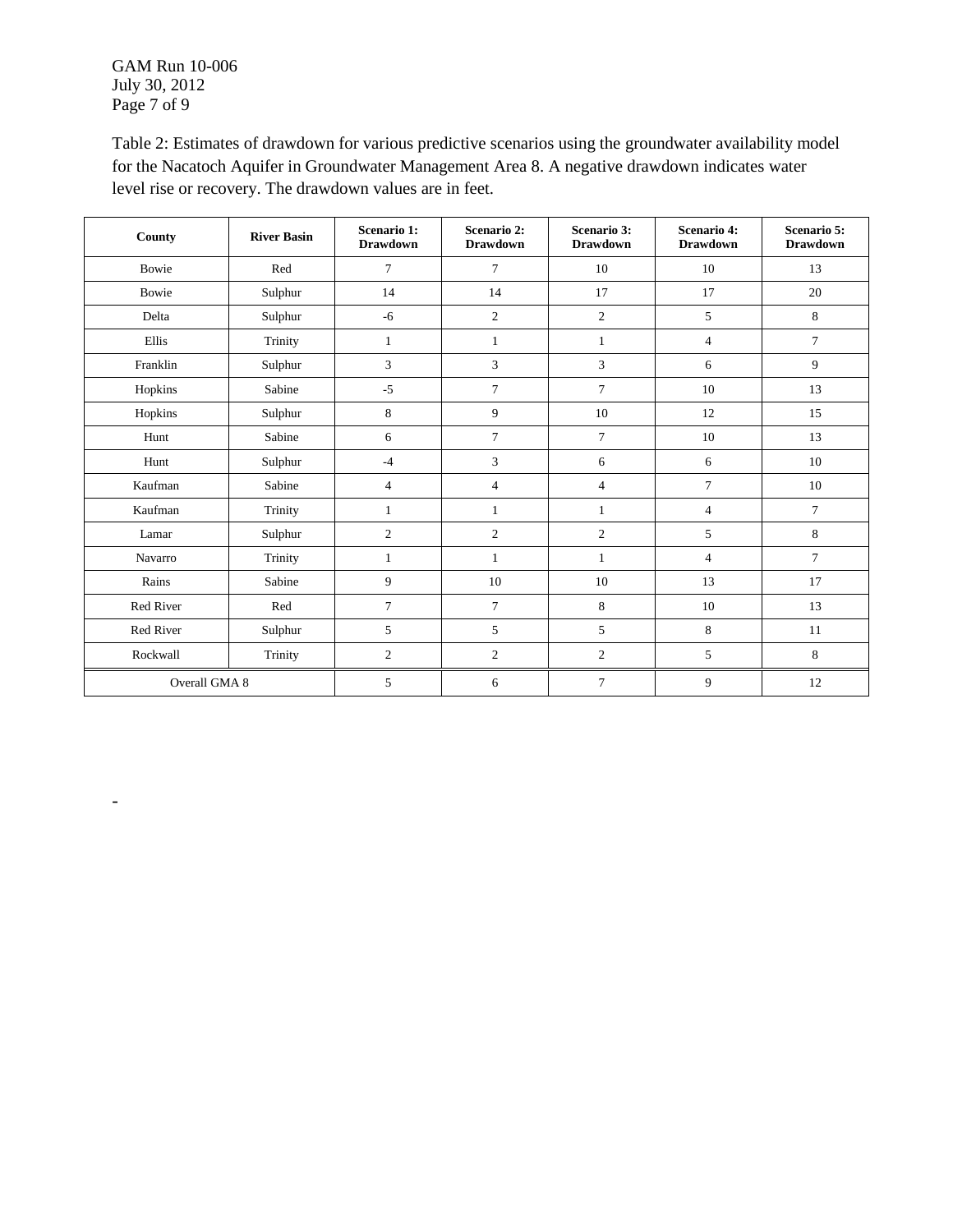

Figure 1: Map showing the zones used to determine the average drawdowns in the Nacatoch Aquifer.